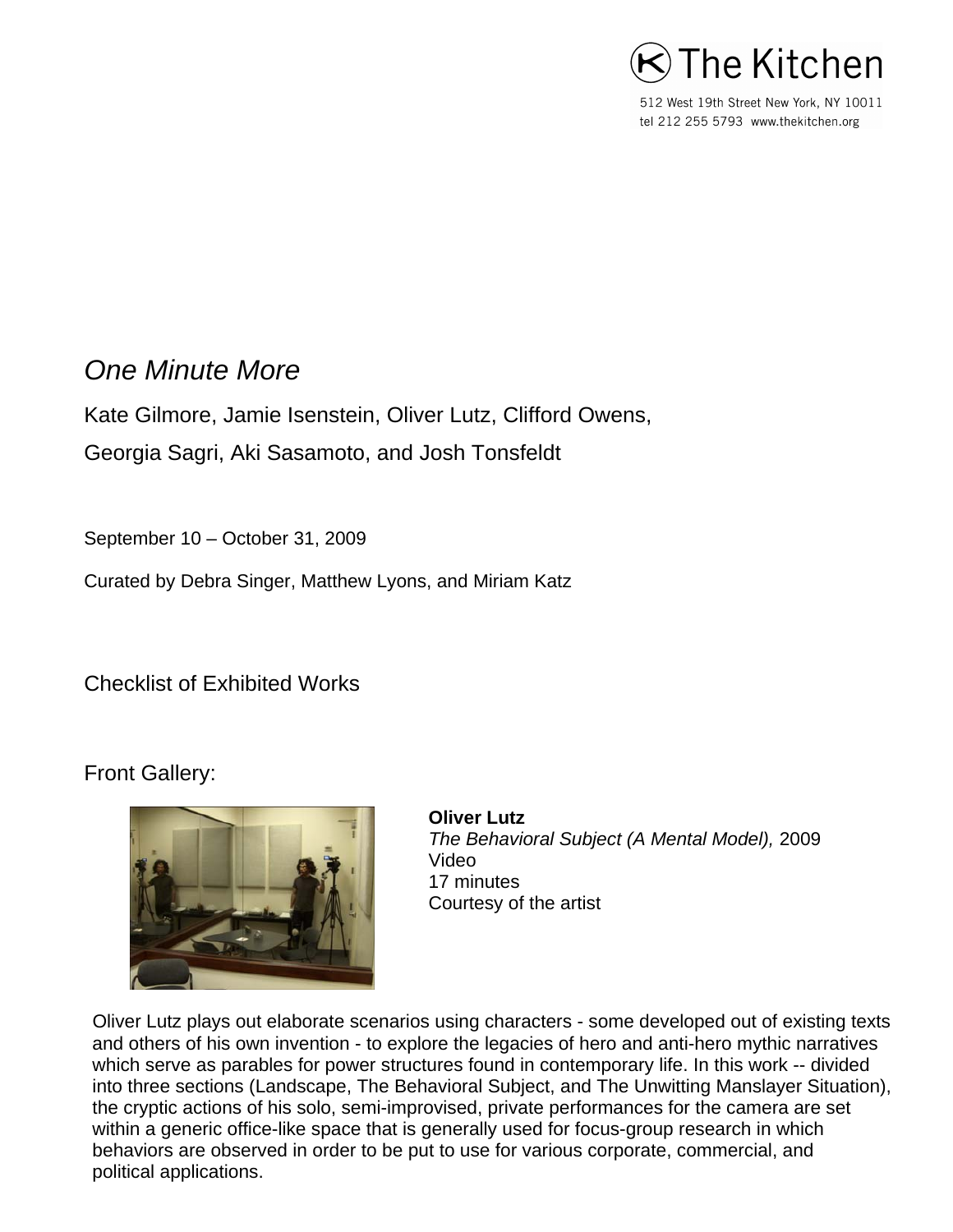# Center Gallery (clockwise):



**Josh Tonsfeldt**  *Gallevia,* 2009 HD video, running time variable C-print, inkjet prints, found objects Courtesy of the artist, Simon Preston, New York, and Franco Soffiantino Arte Contemporanea, Turin

In this two part installation, Josh Tonsfeldt brings together video, photographs, and scavenged objects which come out of his everyday life, encounters, and surroundings. The video intermixes prosaic scenarios, among them, a contemplative view of the minute movements of an inchworm and the frustrated attempts of the artist's brother to take apart a broken flatscreen television. Alongside the video, a changing installation of found objects and inkjet prints relate to a series of local walks Tonsfeldt is taking over the course of the exhibition, often by following directions that were randomly generated by a computer. Foregrounding the passage of time through day-today routines and the artist's self-imposed, structured activities, this expanding work also forms a loose exploration of the role of chance and subjective choices in art-making.



#### **Aki Sasamoto**

*Secrets of My Mother's Child*, 2009 Mixed-media installation Courtesy of the artist

Using mathematical formulas as a point of departure – such as the hyperbola shape of the hanging metal rail – Aki Sasamoto's *Secrets of My Mother's Child* offsets the precise structures of mathematics with the poetic resonance of everyday, second hand objects that also have personal symbolic significance to the artist. This project is both an installation and an environment within which Sasamoto will perform on September 15 and October 6.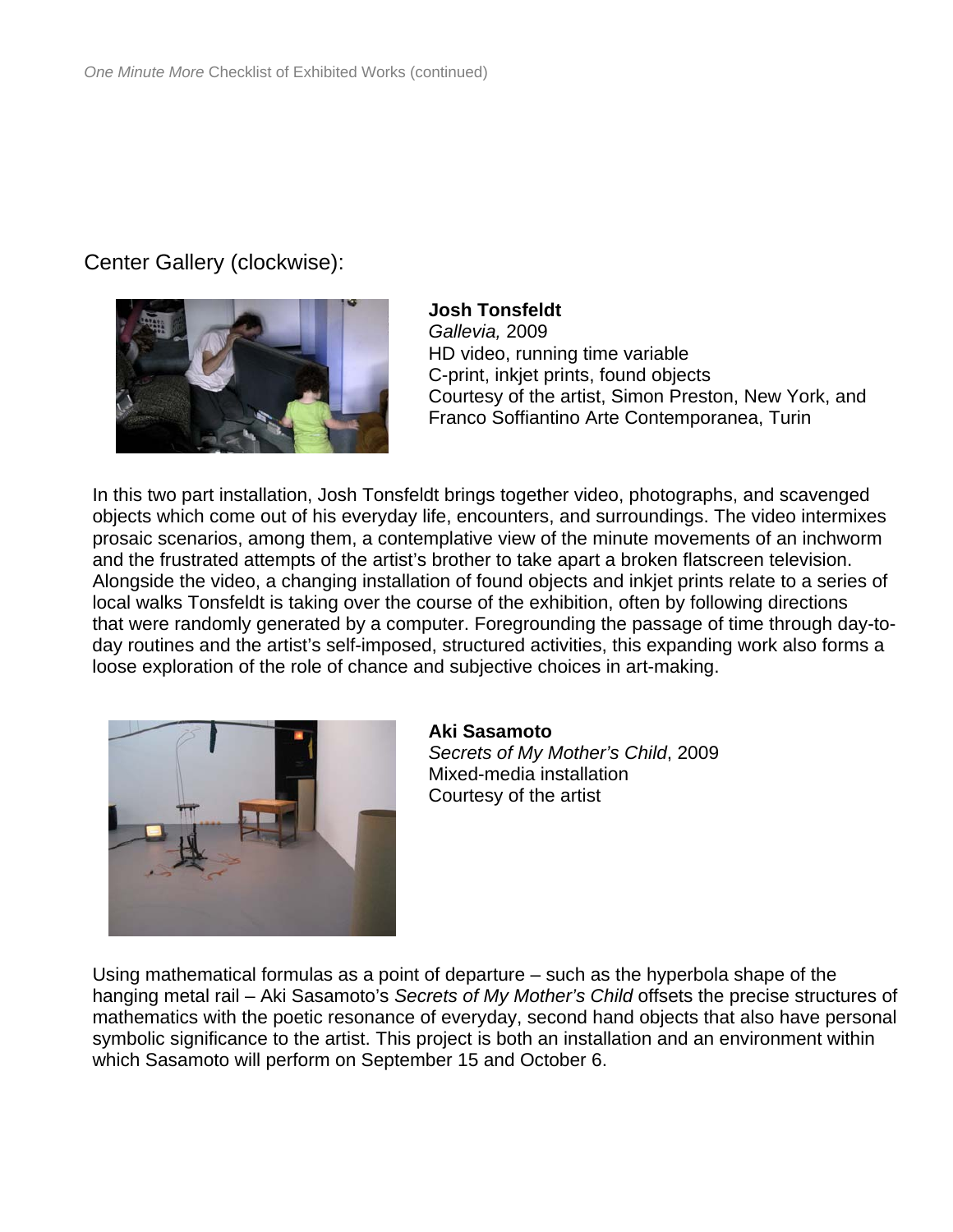

512 West 19th Street New York, NY 10011 tel 212 255 5793 www.thekitchen.org



**Kate Gilmore** 

*In the Red*, 2009 Video and mixed-media installation 5:25 minutes Courtesy of the artist and Smith-Stewart Gallery



## **Clifford Owens**

*Photographs with an Audience,* 2008-2009 18 C-prints mounted on Plexiglas Courtesy of the artist and On Stellar Rays, New York

Clifford Owens' series of photographs is the result of a performance that took place in November 2008 at On Stellar Rays gallery. In an intimate, hour-long event, Owens arranged audience members into numerous spatial configurations determined by specific commands as well as their responses to various questions he posed to the group on subjects ranging from the imminent presidential election to more personal matters.

Back Gallery (Clockwise):



### **Jamie Isenstein**  *Untitled (Curtain)*, 2008-2009 Fabric, curtain rods, intruder or Will Return sign Courtesy of the artist and Andrew Kreps Gallery, New York